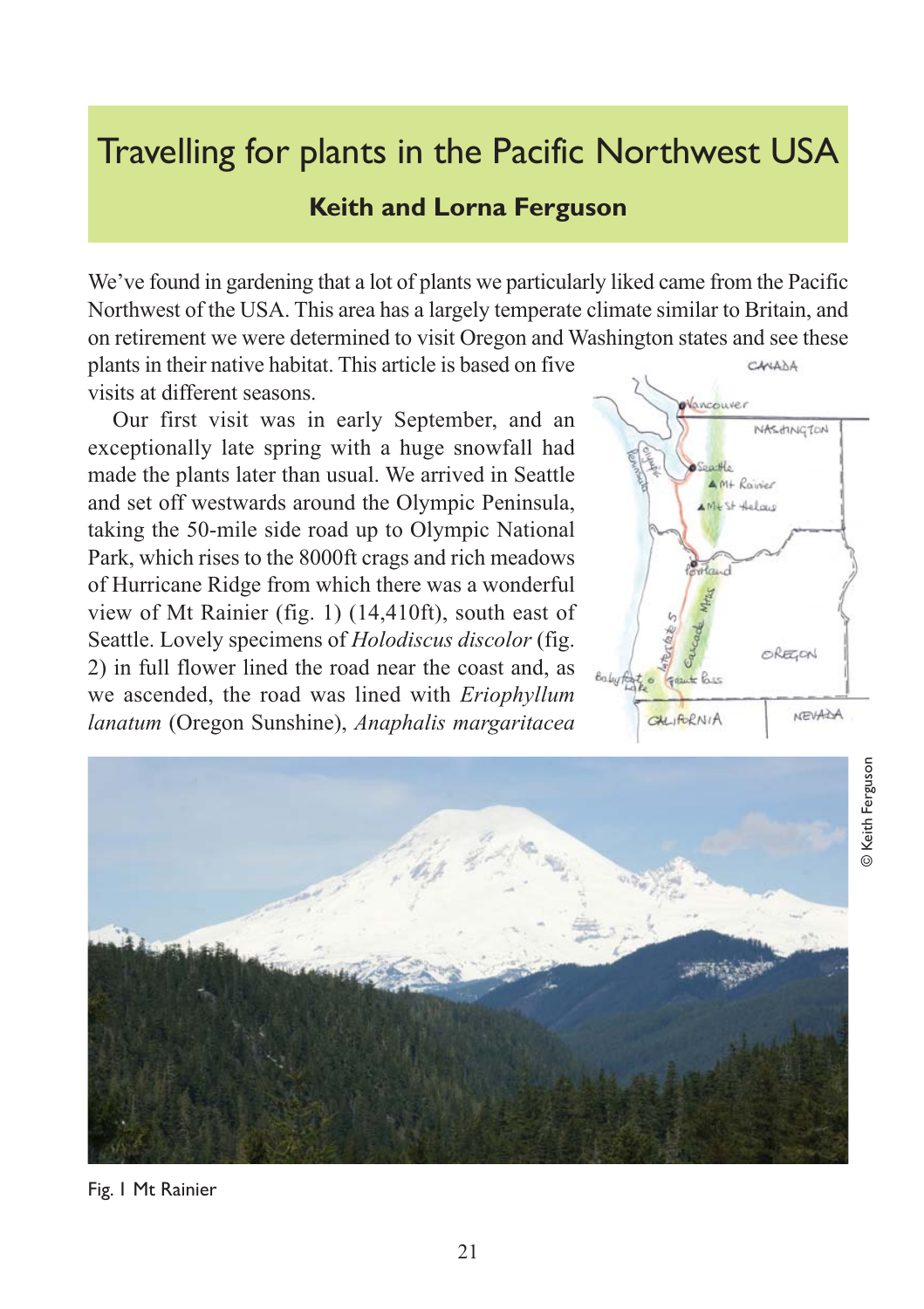

Fig. 2 *Holodiscus discolor*



Fig. 3 *Anaphalis margaritacea*



Fig. 4 *Sedum spathulifolium* 

(Pearly Everlasting) (fig. 3), the only *Anaphalis* in North America, and patches of *Sedum spathulifolium* (fig. 4). In the meadows were rose-purple *Allium acuminatum* and an attractive pinkish-purple *Stachys ajugoides* var. *rigida (S. mexicana*). Away from the road under the coniferous trees in some damp shady areas we found *Veratrum viride* (the western USA form) (fig. 5), *Trautvetteria carolinensis* (fig. 6), orange *Lilium columbianum*, yellow *Viola sempervirens*, *Polemonium carneum* and, in slightly drier places, *Lupinus latifolius*. The low-growing *Mahonia nervosa* (fig. 7) in fruit (Oregon Grape) was frequent in the roadside verges; plants raised from this seed thrive in our garden.

We continued out to the west of the Peninsula and Hoh Rainforest Park (fig. 8), which has more than 200 inches of rain per annum. This is an area of temperate rainforest found elsewhere only in New Zealand and Patagonia. It was remarkable for the epiphytes on the trees, and the dense ground cover of *Polystichum munitum* (the Western Sword Fern) (fig.  $9$ ) – a highly desirable fern with its metre-long evergreen fronds. We saw this remarkable plant frequently – down the west coast into northern California, and east over the Cascade Mountains into the dry apple-growing area of Washington State, which has just 20 inches annual rainfall. Continuing around the Peninsula we saw the bleak Pacific coast and huge logs in the sea and washed up on the beaches (fig. 10). We've never found the sea inviting here!

Crossing the Cascades east of Seattle, by Stevens Pass towards Leavenworth, we saw lovely pink *Mimulus lewisii* and black-headed *Juncus mertensianus*. One of the fine plants on the dry slopes above the irrigated apple and pear orchards was *Sambucus caerulea* (now placed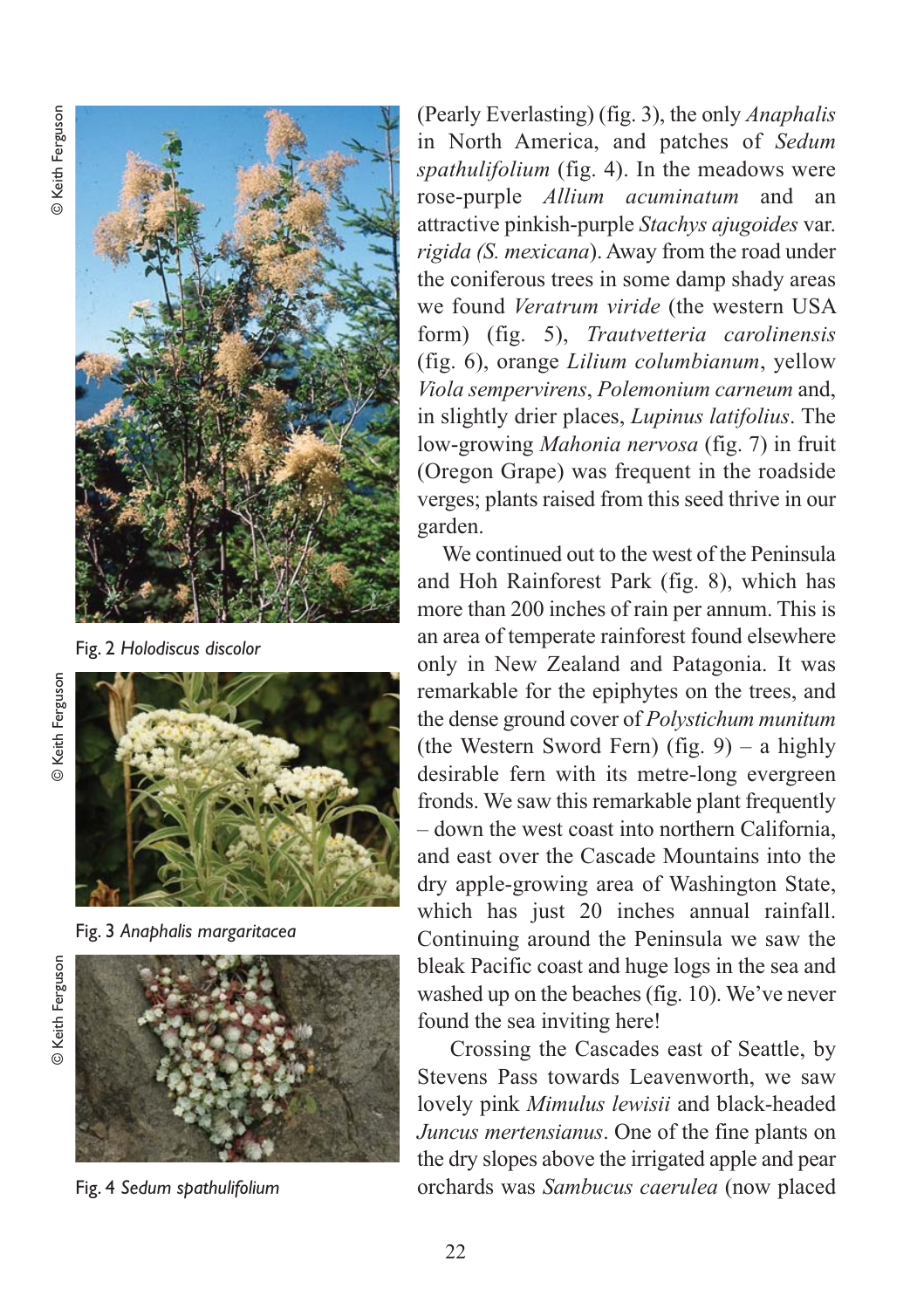as a subspecies of *S. nigra*) (fig. 11), laden with blue fruit. This species is quite widespread in the region, both on the moist west side of the mountains and the eastern drier slope, but is very striking here where it makes small shrubs to about 4m. We collected fruit and raised seedlings, and have a plant here at Glencoe Farm which sadly has never fruited, probably because where we planted it is too shaded and moist. However, we gave a young plant to Olive Mason, who last year brought a branch laden with blue fruit to the Western Counties Group meeting, provoking a lot of interest.

Moving to the south side of Mt Rainier, we found clumps of Bear Grass, *Xerophyllum tenax*, still flowering (fig. 12); meadows filled with *Xerophyllum* occur much earlier in the season. We made our way up to northern Chinook Pass where we found alpine meadows edged with handsome specimens of *Picea engelmannii* and *Abies lasiocarpa* (fig. 13), and filled with the creamy-yellow *Pulsatilla occidentalis* intermingled with the clear-yellow *Erythronium grandiflorum*, and on the adjacent rocks was *Rhododendron albiflorum.* There were large areas of the western form of *Veratrum viride*, with its characteristic pendulous inflorescences, along with *Delphinium menziesii* (fig. 14), *Potentilla flabellifolia* and *Mertensia ciliata.* On another visit, in early June, we tried to visit this area, the pass was open but the snow very deep and there was nothing to see until descending on the east side where *Trillium ovatum* and *Erythronium grandiflorum* were the conspicuous plants in flower.

Another time, in early May, crossing the southern White Pass we found low down on the east side a magnificent stand of *Lysichiton americanus* (Western Skunk Cabbage) (fig. 15)



Fig. 5 *Veratrum viride* (here at Chinook Pass)



Fig. 6 *Trautvetteria carolinensis* at Glencoe



Fig. 7 *Mahonia nervosa*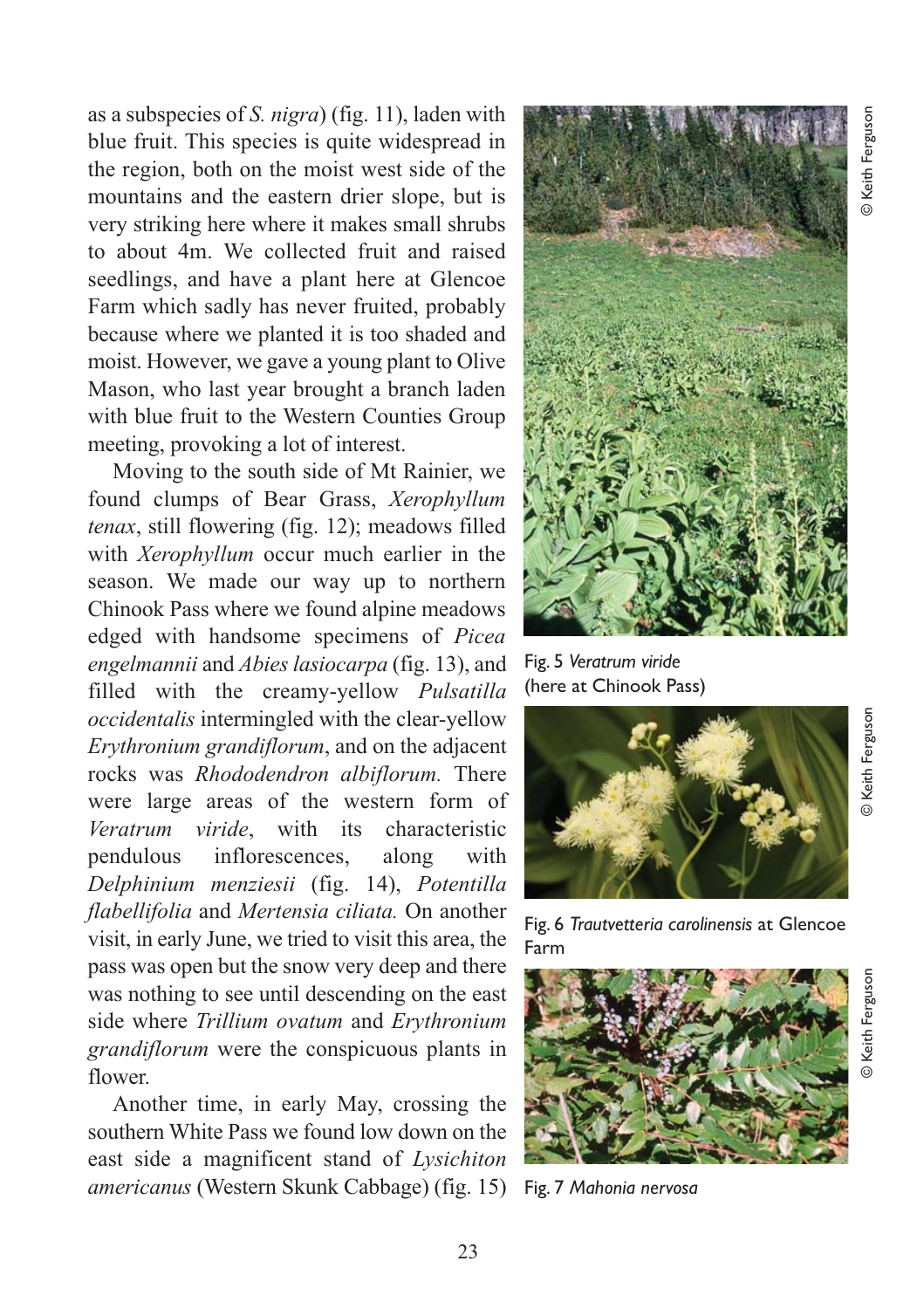in flower in swampy ground under coniferous trees; although there were 2–3 acres of it, it wasn't noticeably foetid! Here also, in drier spots, was *Trillium ovatum*, most interestingly growing as single plants, rarely if ever with two or more stems, while we found large clumps are frequent in Northern California. The woodland floor was



Fig. 8 Hoh Rainforest



Fig. 9 *Polystichum munitum*, the Western Sword Fern

covered with *Mahonia aquifolium* (fig. 16) with its yellow flowers and it was a delight to find *Calypso bulbosa* (fig. 17) in abundance in moist mossy areas, accompanied by the familiar Twayblade (*Listera cordata* ). Huge clumps of *Corydalis scouleri, Dicentra formosa* (fig. 18) and specimens of the pretty *Hydrophyllum capitatum* grew with an attractive *Ribes* with tubular pink flowers – *R. howellii*.

On our first visit we went on to approach Mt St Helens from Windy Ridge so we could see into the crater; more recently, in spring, we have seen the crater covered in snow (fig. 19) and found a new visitors' centre. The lakes below were still filled with huge floating logs, an astonishing sight in view of the fact that the eruption had taken place more than 30 years before. Our first visit showed one of the first plants to colonise the devastated areas is, strangely, *Penstemon fruticosus*; in autumn it was fruiting freely, so we brought home some seed which readily germinated and has given us vigorous, free-flowering plants on a scree-style bed. It sets seed freely here too, very different from so many of the hundredodd taxa of Pacific Northwest blue penstemons, which are generally difficult in cultivation.

As we drove south on Interstate 5 into Oregon, on a side road near Wilsonville (south of Portland) the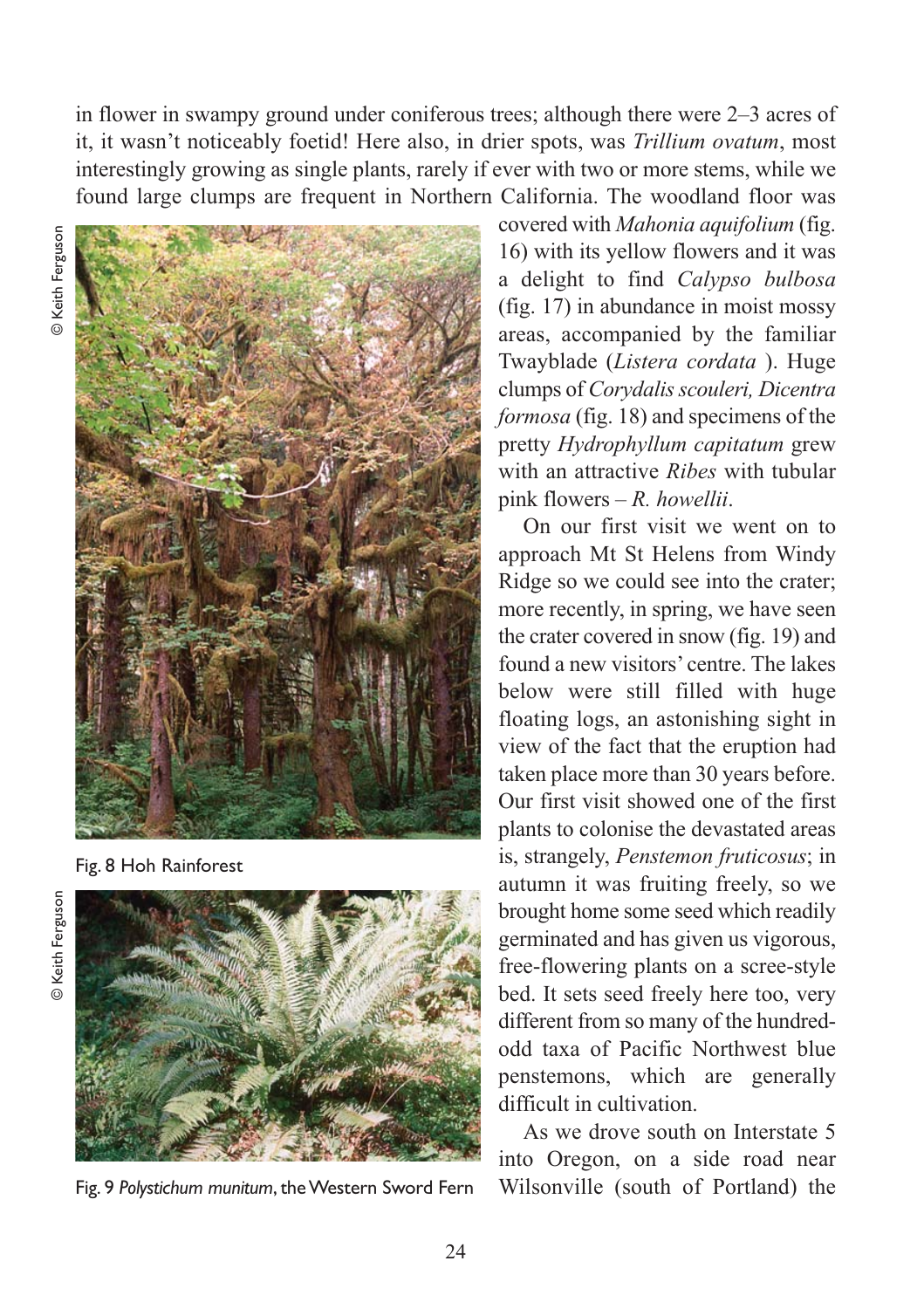© Keith Ferguson © Keith Ferguson

**B** Keith Ferguson © Keith Ferguson

© Keith Ferguson

**Example Keith Ferguson** 

banks of a small river were thickly lined with *Maianthemum racemosum* and *Tellima grandiflora*, and the almost ubiquitous Western Sword Fern.

In early May, further south we saw fields blue with *Camassia quamash* (fig. 20) and *Saxifraga oregana*, which seems to withstand mowing here in what are moist meadows. *Camassia* plants raised from seed have

begun to be weeds here at Glencoe, and need immediate deadheading after flowering. The ditches adjacent to the meadows were lined with light purple *Iris tenax*, one of the many Pacific Coast Irises we were to encounter further south. A pleasing low-growing perennial, *Balsamorhiza sagittata* (fig. 21), was abundant on drier parts of the meadows and would make an interesting addition Fig. 11 *Sambucus caerulea* to our gardens.

At Grant's Pass we left the Interstate and turned west into the Siskiyou Mountains to Cave Junction. We checked in with the local Forest Service Office, who are always helpful with maps and advice, and set off towards Babyfoot Lake some 12 miles up at 2000ft, on gravel forestry roads which are passable in Oregon, but not so well maintained in California, where a 4x4 is needed. Now on serpentine rock, we began to find a new range of interesting plants. In early spring we found clumps of another iris, *I. bracteata*, with nicely marked pale yellow falls, and the pale-lemon-flowered *Erythronium citrinum* with very striking marbled foliage. *Maianthemum racemosum* was common, and lovely dwarf Fig. 12 *Xerophyllum tenax*, Bear Grass

Fig. 10 Olympic Peninsula Pacific coast



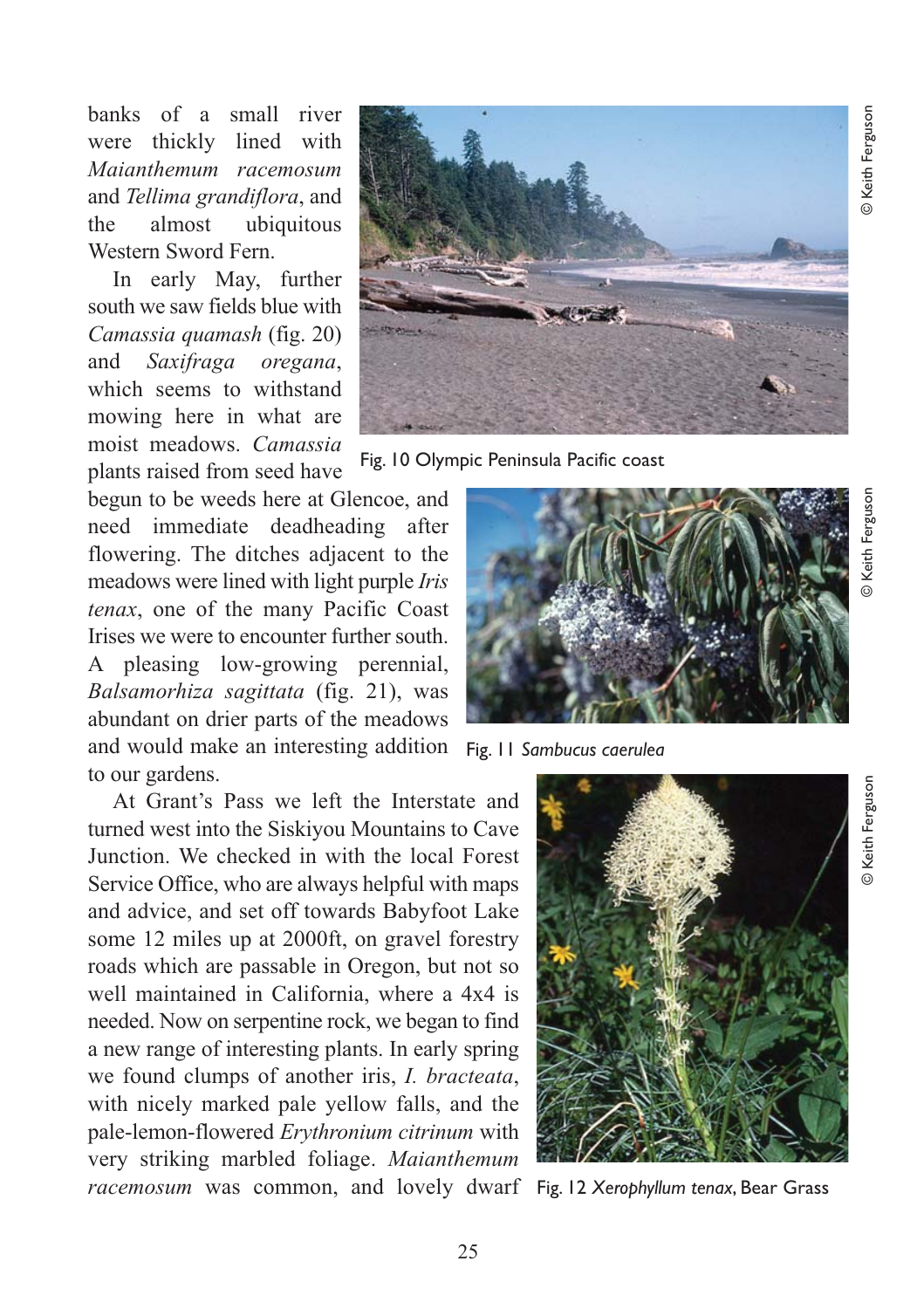© Keith Ferguson



Fig. 13 *Picea engelmannii* and *Abies lasiocarpa*



Fig. 14 *Delphinium menziesii*

*Allium falcifolium* (fig. 22), with its sickle-shaped leaves and reddish-purple flowers, grew between patches of white-and-pale-mauve or white creeping *Phlox diffusa*. Among them, and frequent in similar habitats, was the small but conspicuous commonly blueflowered annual, *Collinsia sparsiflora*. *Trillium rivale* occurred in large clumps in moist areas of the roadside banks, and up high there was a

very attractive white form of *Dicentra formosa* with red-tipped inner petals contrasting with the white outer petals, identified as subspecies *oregana*. It's apparently trickier to grow as it requires a well drained soil, but it's played an important part in breeding (see Tebbitt et al: *Bleeding Hearts, Corydalis and their relatives*, Timber Press 2008). On the rocks near a parking area the low-growing red-sepalled *Ribes lobbii* (fig. 23) was common; the fruit we brought back produced a few seedlings – those in open ground

**Example Keith Ferguson** 



Fig. 15 *Lysichiton americanus*, the Western Skunk Cabbage

didn't thrive, but those left in pots, though small, flowered well with their handsome redand-white flowers. We also found the more easily cultivated and equally handsome *Ribes menziesii*, though it wasn't then in flower. It thrives for us at Glencoe Farm, and its purple sepals and white petals are a pleasant curiosity, the flowers lasting for many weeks in April and early May. Following the trail to Babyfoot Lake, the woods carpeted with *Achlys*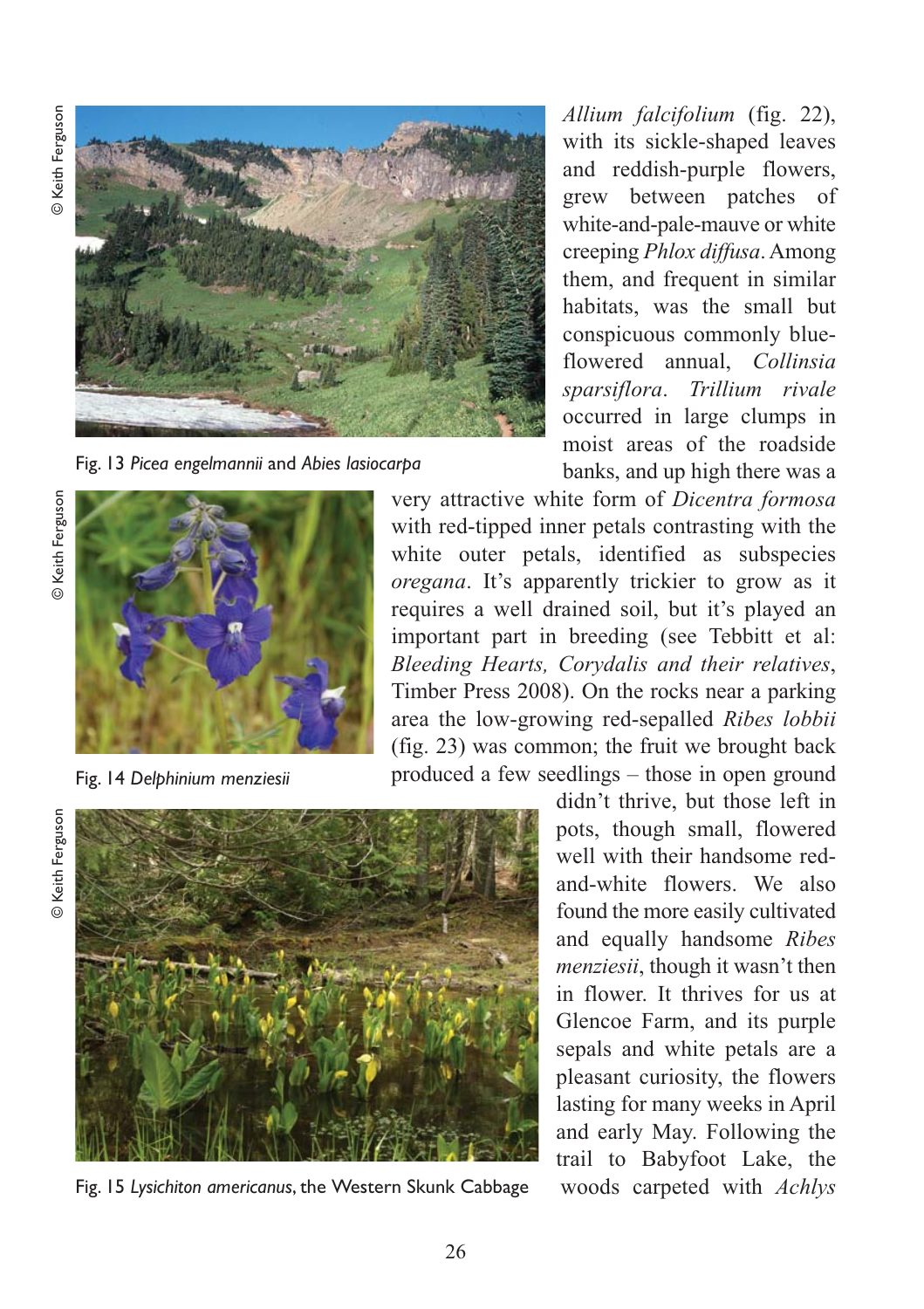*triphylla*, we came to an open area of bare rocks where *Lewsia cotyledon*, with a range of flower colour from bright pink to bronze-yellow, was abundant, sharing the rocks with several sedums. including *S. oreganum* and *S. spathulifolium*, together with colourful lichens and some dwarf ferns.

On another forestry road we explored Whiskey Creek. This has one of the most spectacular stands of the Cobra Lily, *Darlingtonia californica* (fig. 24), growing on a large wet seep of some acres; it needs to be seen both in early summer to appreciate the flowers and again in autumn for the mature hooded foliage which gives it its name. Also abundant here is *Cypripedium californicum*. Below the seeps were a number of interesting violets, one tufted with yellow flowers (*V. nuttallii*) growing in stony ground flushed with moisture, and *V. cuneata*, with white flowers blotched purple, nearby on open grassy areas between the trees.

We travelled some 12 miles to the Californian State border where the road becomes impassable. Beside the road up we found many interesting plants both in early spring and in autumn. In early June, dotted about in open spaces among the coniferous trees, were spring-flowering *Arbutus menziesii* and fine bushes of *Ceanothus thyrsiflorus* in flower. In autumn, big clumps of scarlet-flowered *Zauschneria californica* subsp. *cana* were scrabbling over the roadside scree, and here we found *Asarum marmoratum* with its fine marbled leaves and strange hairy flowers. Both male and female plants of *Garrya buxifolia* lined the banks above the road in one area; it was fascinating to see them on one visit in flower and on another visit in fruit. According to *The Jepson Manual: Higher Plants of California*, this *Garrya* is difficult in cultivation and it's not mentioned by Bean or the Hillier Manual.



Fig. 16 *Mahonia aquifolium*



Fig. 17 *Calypso bulbosa*

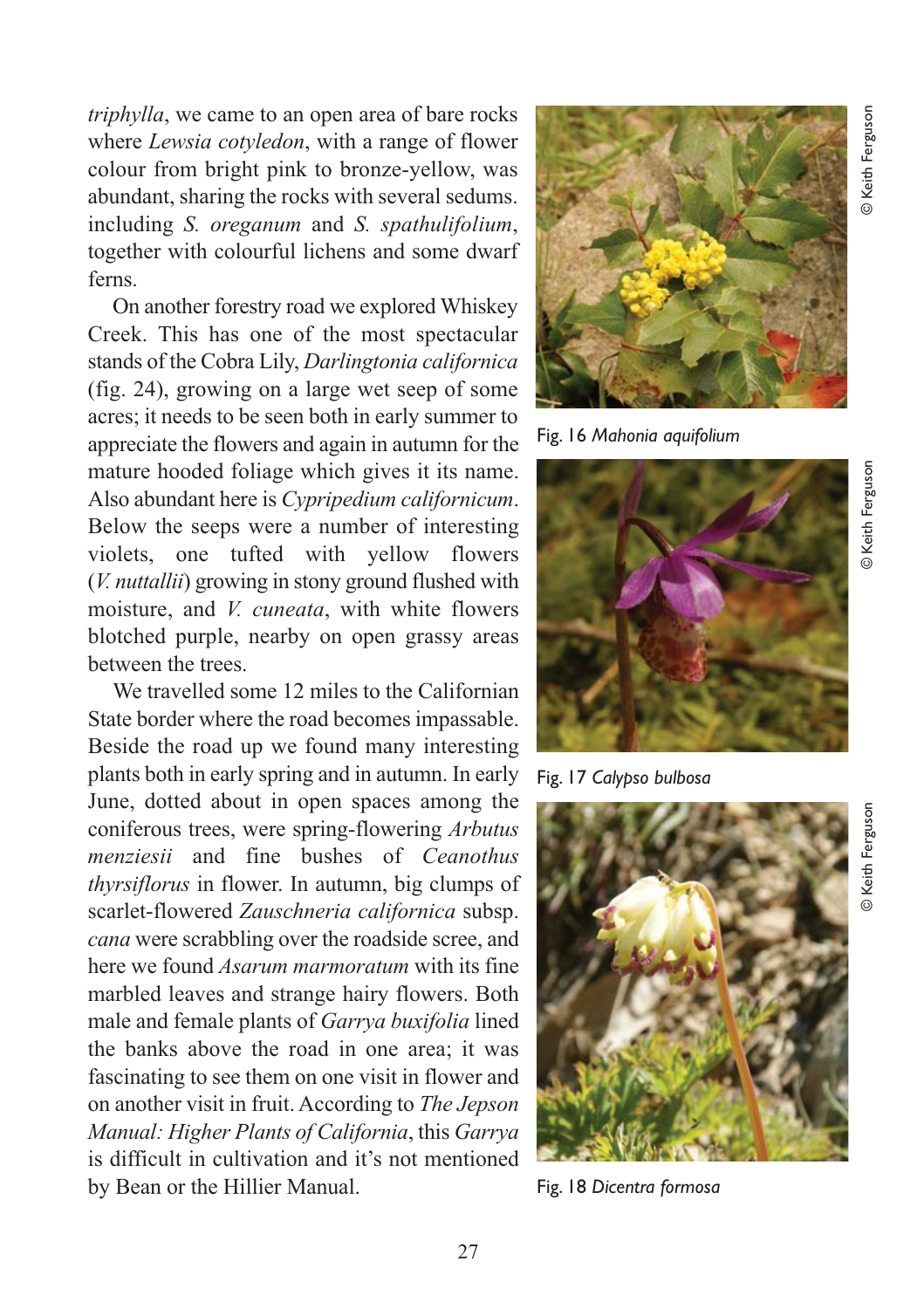Moving west to the coast at Gold Beach, we again took to forestry roads, and the route up to Woodruff Homestead yielded fine specimens of evergreen *Rhododendron macrophyllum* and huge clumps of the Giant Chain Fern, *Woodwardia fimbriata*, growing under mature specimens of Douglas Fir (*Pseudotsuga menziesii*), one of the many common conifers all down the Pacific Coast States. The real highlight of this coastal forest was the sheets of deciduous *Rhododendron occidentale* (fig. 25), with its delightful fragrance and wide range of colours, from rich pink to white with a yellow throat. The species is the source of the scent in many of the modern hybrid deciduous





Fig. 19 Mt St Helens



Fig. 21 *Balsamorhiza sagittata*



Fig. 20 *Camassia quamash*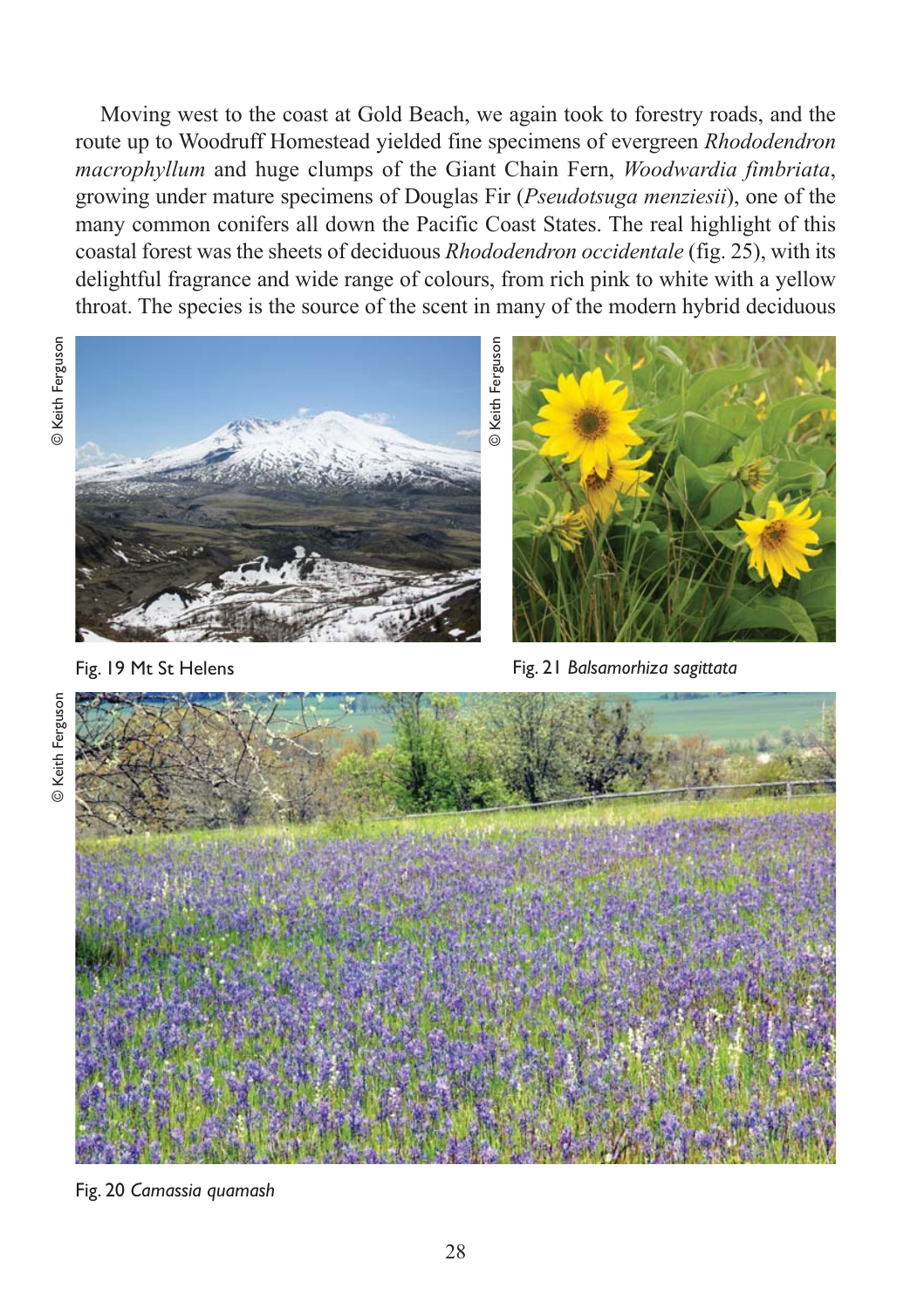© Keith Ferguson

**D** Keith Ferguson



Fig. 22 *Allium falcifolium*

© Keith Ferguson Keith Fergusor



Fig. 23 *Ribes lobbii*

"azaleas", notably the Knaphill hybrids. In open meadow areas we found abundant clumps of the comparatively narrowed-leafed, yellow-flowered *Iris innominata* growing with blue-flowered and broader-leaved *Iris douglasiana*. There were some natural hybrids with lovely colour combinations. Among them were occasional plants of *Calochortus elegans* (fig. 26), a diminutive Mariposa Lily with pinkish flowers and tepals, with very hairy inner surfaces. Edging the coniferous woodland on drier slopes were a variety of shrubs including *Vaccinium ovatum*, *Ceanothus integerrimus* and *Physocarpus capitatus*, which is the western version of the commonly cultivated eastern USA *P. opulifolius*, from which it differs little. It is interesting that it is the eastern species that we grow rather than the western, which is the more usual situation. Along



Fig. 24 *Darlingtonia californica*